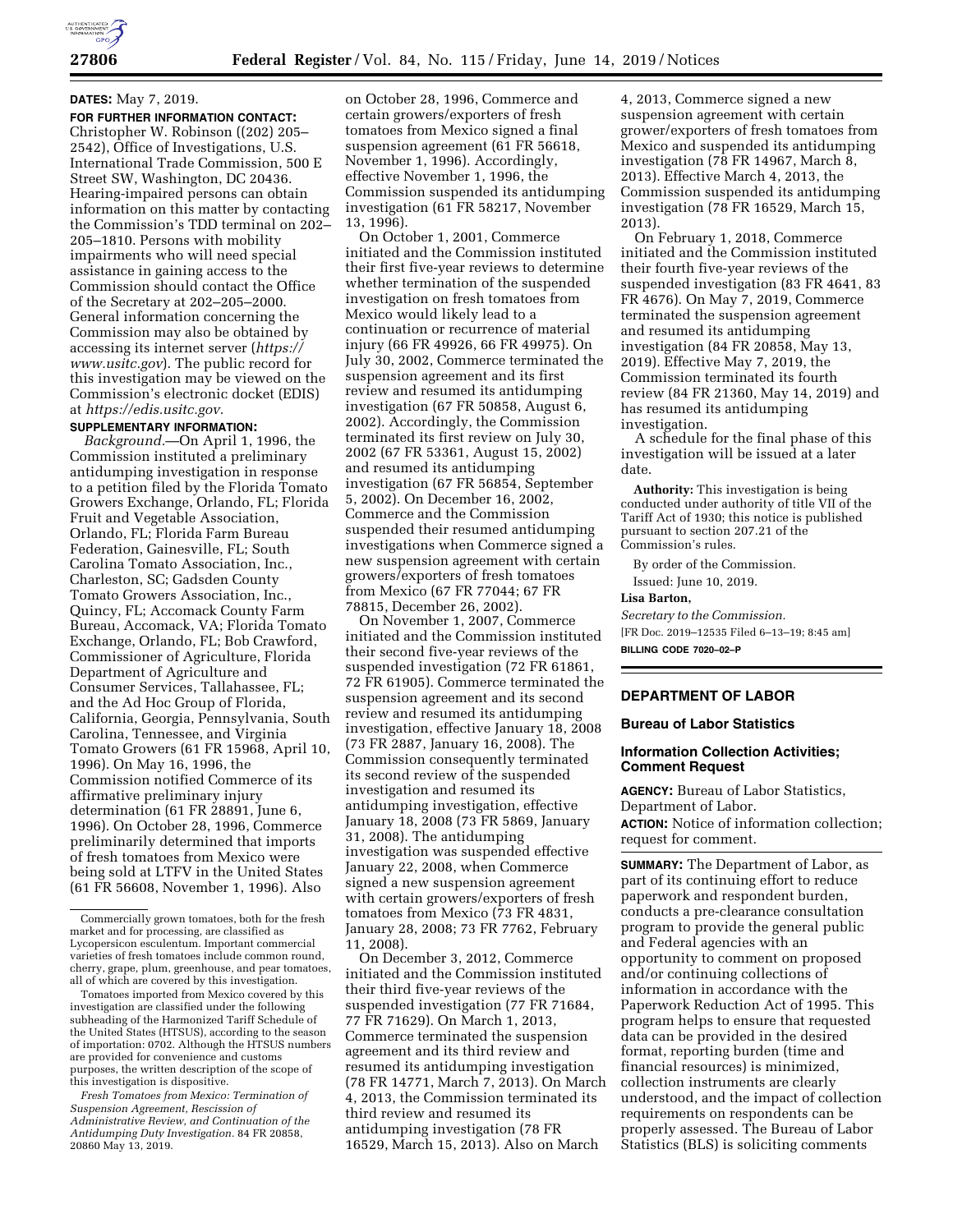concerning the proposed revision of the ''Survey of Occupational Injuries and Illnesses.'' A copy of the proposed information collection request (ICR) can be obtained by contacting the individual listed below in the **ADDRESSES** section of this notice.

**DATES:** Written comments must be submitted to the office listed in the **ADDRESSES** section of this notice on or before August 13, 2019.

**ADDRESSES:** Send comments to Nora Kincaid, BLS Clearance Officer, Division of Management Systems, Bureau of Labor Statistics, Room 4080, 2 Massachusetts Avenue NE, Washington, DC 20212. Written comments also may be transmitted by fax to 202–691–5111 (this is not a toll free number).

**FOR FURTHER INFORMATION CONTACT:**  Nora Kincaid, BLS Clearance Officer, 202–691–7628 (this is not a toll free number). (See **ADDRESSES** section.) **SUPPLEMENTARY INFORMATION:** 

#### **I. Background**

Section 24(a) of the Occupational Safety and Health Act of 1970 requires the Secretary of Labor to develop and maintain an effective program of collection, compilation, and analysis of statistics on occupational injuries and illnesses. The Commissioner of Labor Statistics has been delegated the responsibility for ''Furthering the purpose of the Occupational Safety and Health Act by developing and maintaining an effective program of collection, compilation, analysis and publication of occupational safety and health statistics.'' The BLS fulfills this responsibility, in part, by conducting the Survey of Occupational Injuries and Illnesses in conjunction with participating state statistical agencies. The BLS Survey of Occupational Injuries and Illnesses provides the Nation's primary indicator of the progress towards achieving the goal of safer and healthier workplaces. The survey produces the overall rate of occurrence of work injuries and illnesses by industry which can be compared to prior years to produce

measures of the rate of change. These data are used to assess the Nation's progress in improving the safety and health of America's work places; to prioritize scarce federal and state resources; to guide the development of injury and illness prevention strategies; and to support Occupational Safety and Health Administration (OSHA) and state safety and health standards and research. Data are essential for evaluating the effectiveness of federal and state programs for improving work place safety and health. For these reasons, it is necessary to provide estimates separately for participating states.

## **II. Current Action**

Office of Management and Budget clearance is being sought for the Survey of Occupational Injuries and Illnesses. The survey measures the overall rate of occurrence of work injuries and illnesses by industry for private industry, state governments, and local governments. For the more serious injuries and illnesses, those with days away from work (DAFW), the survey provides detailed information on the injured/ill worker (age, sex, race, industry, occupation, and length of service), the time in shift, and the circumstances of the injuries and illnesses classified by standardized codes (nature of the injury/illness, part of body affected, primary and secondary sources of the injury/illness, and the event or exposure which produced the injury/illness).

Beginning with the 2011 survey year, BLS began testing the collection of case and demographic data for injury and illness cases that require only days of job transfer or restriction (DJTR). The purpose of this on-going pilot study is to evaluate collection of these cases and to learn more about occupational injuries and illnesses that resulted in days of job transfer or work restriction.

For survey year 2019, case circumstance and worker characteristics for DJTR cases will be collected for the following six NAICS \* industry subsectors in private industry: Crop production (NAICS 111)

### RESPONDENT BURDEN ESTIMATES

Transportation equipment manufacturing (NAICS 336) Food and beverage stores (NAICS 445) Truck transportation (NAICS 484)

Amusement, gambling, and recreation industries (NAICS 713)

Food services and drinking places (NAICS 722)

BLS anticipates that survey year 2019 will be the last for this pilot DJTR study, after which results will be assessed to determine how best to implement the collection of these data along with days away from work cases in future survey years. The BLS regards the collection of these DJTR cases as significant in its coverage of the American workforce.

## **III. Desired Focus of Comments**

The Bureau of Labor Statistics is particularly interested in comments that:

• Evaluate whether the proposed collection of information is necessary for the proper performance of the functions of the agency, including whether the information will have practical utility.

• Evaluate the accuracy of the agency's estimate of the burden of the proposed collection of information, including the validity of the methodology and assumptions used.

• Enhance the quality, utility, and clarity of the information to be collected.

• Minimize the burden of the collection of information on those who are to respond, including through the use of appropriate automated, electronic, mechanical, or other technological collection techniques or other forms of information technology, *e.g.,* permitting electronic submissions of responses.

*Title of Collection:* Survey of Occupational Injuries and Illnesses.

*OMB Number:* 1220–0045.

*Type of Review:* Revision of a currently approved collection.

*Affected Public:* Businesses or other for-profits; Not-for-profit institutions; Farms; State, Local or Tribal Governments.

| Form   | Total<br>respondents | Frequency            | Total<br>responses | Average<br>time per<br>response<br>(minutes) | Estimated<br>total burden<br>hours |
|--------|----------------------|----------------------|--------------------|----------------------------------------------|------------------------------------|
|        | 232,400<br>*86.200   | Annually<br>Annually | 232,400<br>86.200  | 23.8125<br>71.5726                           | 92,234<br>102,826                  |
| Totals | 232,400              | Annually             | 232,400            |                                              | 195,060                            |

\* (86,200 of the 232,400 respondents).